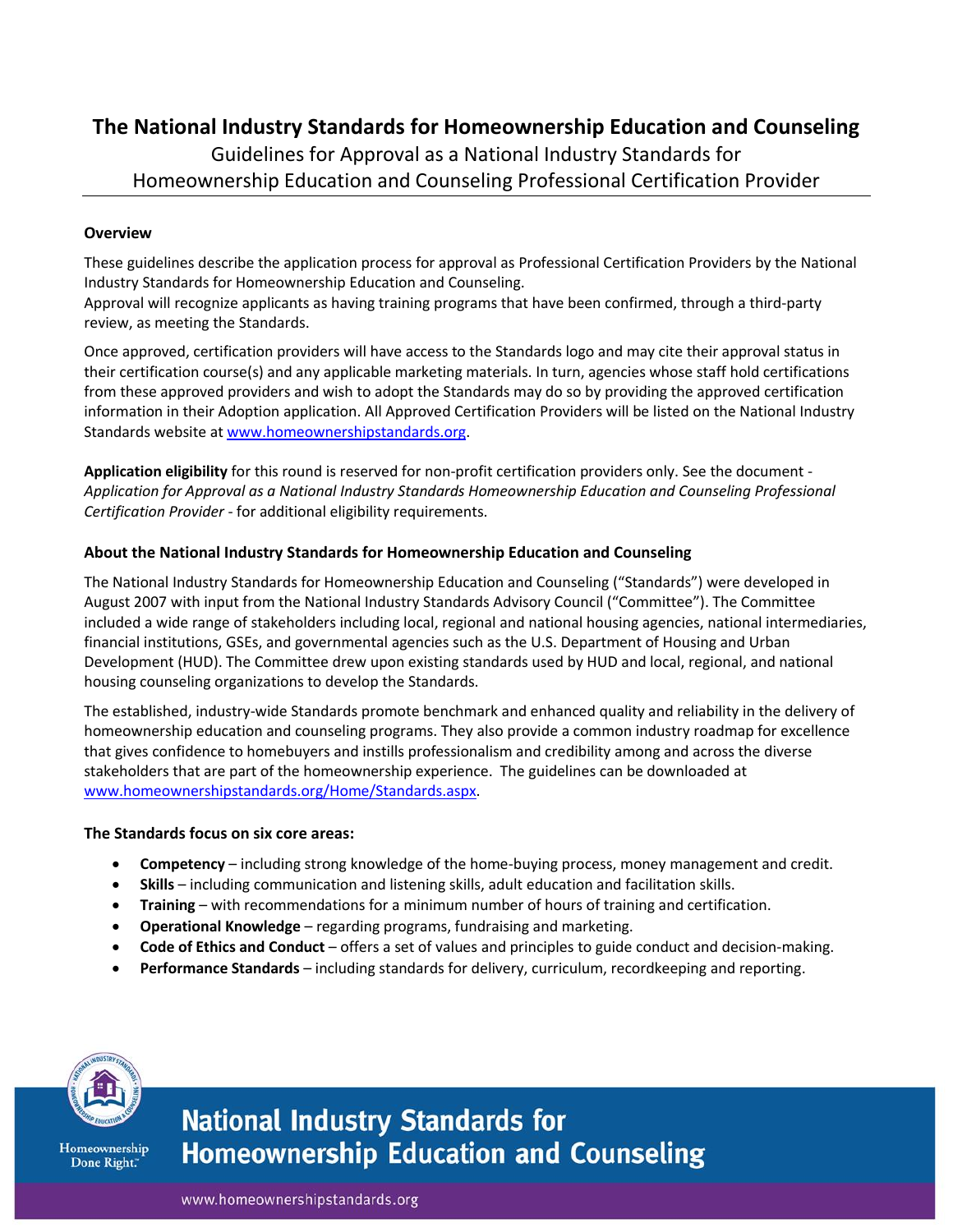# **The National Industry Standards Committee**

The purpose of the National Industry Standards Committee is to provide input, advice and counsel on the nature, content and requirements of the National Industry Standards on behalf of the homeownership education and counseling industry.

# **Current National Industry Standards Committee Members Include (as of October 2017):**

- Bank of America
- Chase
- Chrysalis Consulting Group, LLC
- Citi
- Citizen's Housing and Planning Association
- Consumer Financial Protection Bureau
- Fannie Mae
- Federal Reserve Board
- Freddie Mac
- Homeownership Preservation Foundation
- The Housing Partnership Network
- Minnesota Home Ownership Center
- National Association of REALTORS®
- National Coalition for Asian Pacific American Community Development
- National Community Reinvestment **Corporation**
- National Council of La Raza
- NeighborWorks® America
- NeighborWorks® Montana
- Professional Realty Group
- Rural Community Assistance Corporation
- U.S Department of Housing and Urban Development
- Wells Fargo

### **The Standards Today**

- Nearly 1,400 local housing counseling and intermediary organizations have formally adopted the Standards.
- Each state, including the District of Columbia and Puerto Rico, has at least one housing counseling organization that has formally adopted the Standards.
- Over 2,000 counselors and educators work in housing counseling organizations that have adopted the Standards.
- Key governmental agencies such as the U.S. Department of Housing and Urban Development (HUD) endorse the Standards
- Major financial institutions such as Bank of America, Chase, Citi and Wells Fargo formally endorse the Standards.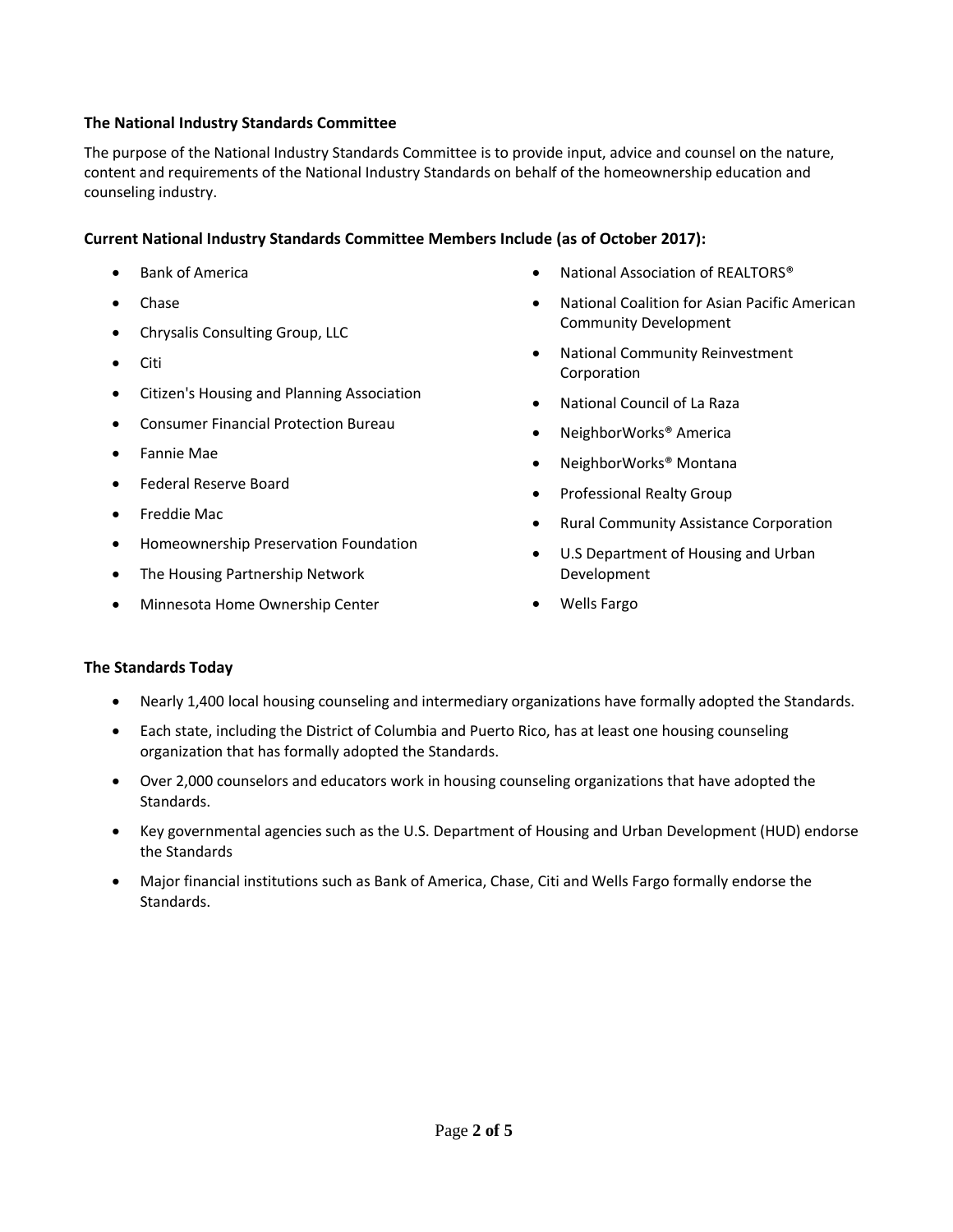# **The National Industry Standards Certification Curriculum Review Application Process**

# **Call Notice for Applications for Certification Curriculum Review**

Applications will be accepted in advance of the semi-annual meetings of the National Industry Standards Committee. The call for application notifications will be posted on the Standards website at [www.homeownershipstandards.org](http://www.homeownershipstandards.org/) (within the "Spotlight" section) and shared broadly through key industry platforms. National Industry Standards staff may be contacted a[t web@homeownershipstandards.org](mailto:web@homeownershipstandards.org) for additional information regarding the timing of the next call for applications.

# **Application Materials**

Applicants must submit the materials and information required in the *Application for Approval as a National Industry Standards for Homeownership Education and Counseling Professional Certification Provider***.** The materials are sent directly to the independent external reviewer. Materials may be submitted by one of three methods:

- **1) Via Dropbox for materials that exceed 10 MB**
- **2) Via email directly to the primary reviewer**
- **3) By direct mail (three full copies of all materials will be required if not submitted electronically).**

The certification curriculum for which approval is sought must relate specifically to the required content areas of the Standards: Pre- and/or Post-Purchase Homeownership Education, Homeownership Counseling, and/or Foreclosure Intervention Specialty. Content of the Standards can be found at

[www.homeownershipstandards.org/Home/Standards.aspx.](http://www.homeownershipstandards.org/Home/Standards.aspx) The pages specific to each Standards requirements (including competencies, skills, training, operations and performance) are referenced in the table below:

| <b>Standards Content Areas</b>                   | <b>Pages</b> |
|--------------------------------------------------|--------------|
| Pre- or Post-Purchase Homeownership<br>Education | 7-14         |
| Homeownership Counseling                         | $15-19$      |
| Foreclosure Intervention Specialty               | 20-26        |

An applicant must be able to clearly demonstrate that its curriculum content and requirements meet the content area of Standards. The independent external reviewer will follow up with applicants, if needed, to clarify the information submitted or to obtain missing information.

### **Application Fees (See the** *Call for Application* **and/or** *Application* **for current fees)**

All applicants will be assessed a fee to cover the cost of the application review. Review of the application will take place once the fee is received. There is a fixed base price per review; however, applications that have multiple courses and course manuals bundled under a singular certification are subject to an additional fee for extended course review. Please note that application fees will not be returned in the case of disqualification, applicant withdrawal or inability to meet threshold requirements.

### **About the payment collecting entity and reviewer reimbursement**

Application fee payments are made to and collected by NeighborWorks America c/o The National Industry Standards. The fees cover costs related to hiring the contracted reviewer, including oversight, debriefing, and communications.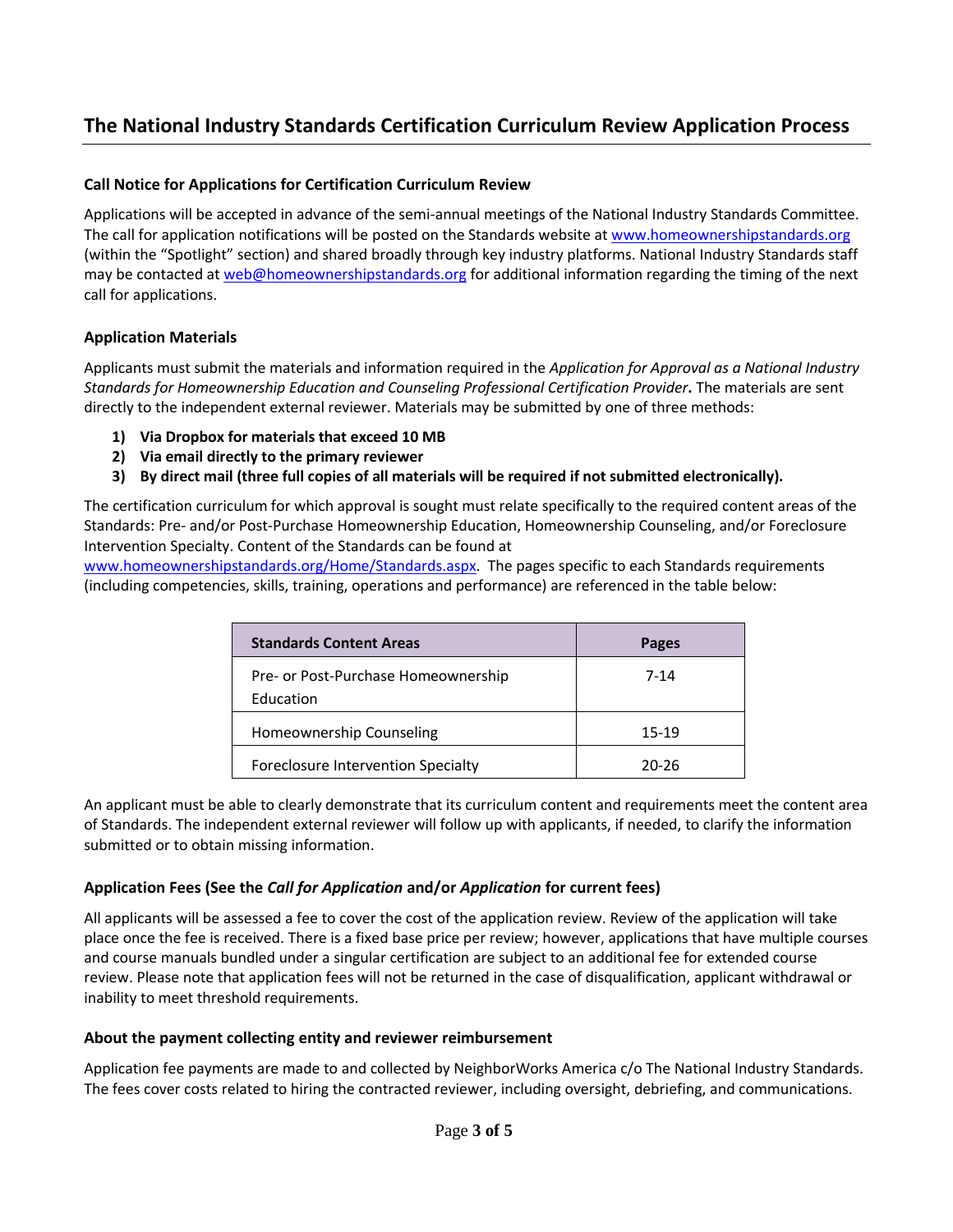# **Timeline for Application Reviews**

The independent external reviewer of your application will verify that the application and all required documentation is complete. Upon completion of the review, the external reviewer will recommend to the Standards Committee whether to approve or deny the application. The Committee will review the findings and make the final decision regarding the application. Those who are approved as certification providers will then be added to the Standards website at [www.homeownershipstandards.org.](http://www.homeownershipstandards.org/) All decisions made by the Committee in collaboration with the independent external reviewer will be final. All decision-related actions of the Standards Committee are expected to occur within 90 days of the application submission deadline.

# **Resubmission**

If the curriculum does not meet the Standards, and the Committee denies the application, applicants may revise and resubmit.

Certification providers whose curriculum are not approved during the review period will receive a one‐time briefing on areas that do not meet the qualifications, a corresponding written explanation, and an invitation to re‐submit a revised and implemented curriculum within 60 days of notification, without an additional expense. Only the areas needing reassessment will be re‐reviewed. Providers that miss the resubmission deadline will have their application moved to the next available round of review and will be subject to the timelines for that round.

If an application is disqualified, upon review, which may occur in the event an application substantively misrepresents its submission and/or attestations, fees will not be reimbursed.

# **Role of the NeighborWorks Center for Homeownership Education and Counseling (NCHEC)**

The NeighborWorks Center for Homeownership Education and Counseling (NCHEC) promotes long-term homeownership for low-income families and strengthens communities by promoting training standards and quality service delivery. Among its other activities, NCHEC convenes the committee that created and oversees the National Industry Standards and staffs the administrative activities related to the Standards.

Neither NCHEC nor NeighborWorks America will have any role in reviewing applications from training providers. Instead, this will be conducted entirely by an independent external reviewer selected by the Committee as described elsewhere in this guide.

As a continuation of its administrative duties related to the National Industry Standards, NeighborWorks will serve as the fiscal agent for the curriculum review process and will make payment for the review services directly to the independent external reviewer.

NCHEC offers professional certifications in Homeownership Counseling, Pre-purchase Homeownership Education, Post-purchase Homeownership Education, and Foreclosure Intervention and Default Counseling that are currently approved under the National Industry Standards. NCHEC, along with other existing training providers, will be required to re-apply for approval of its professional certification training curricula in a subsequent round.

All members of the Committee who represent professional certification training providers, including NeighborWorks America and NCHEC, will recuse themselves from voting on recommendations made by the independent external reviewer regarding their own applications, but will be able to vote on all other applications.